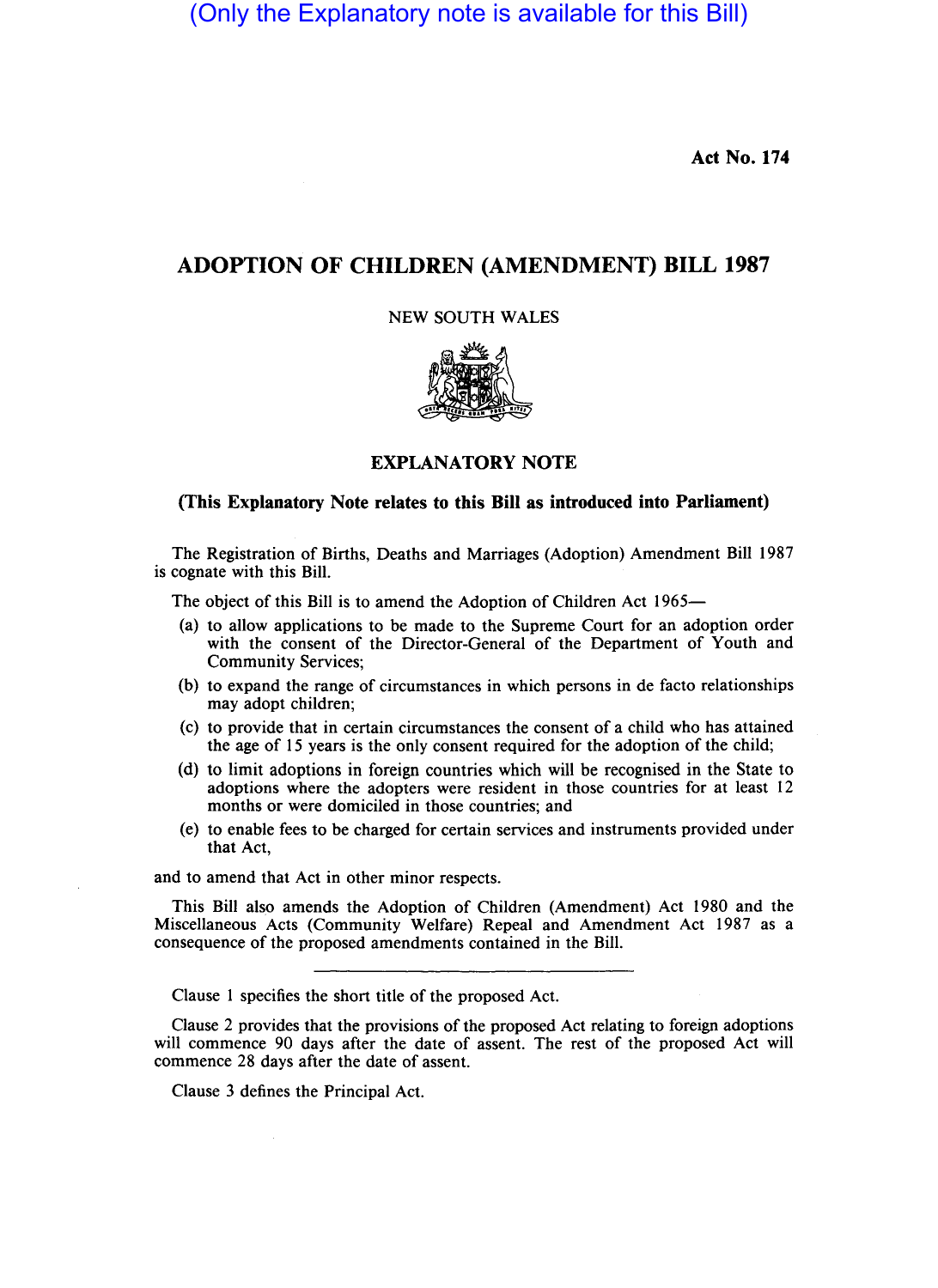Clause 4 is a formal provision giving effect to the Schedule of amendments to the Principal Act.

Clause 5 repeals uncommenced provisions of the Adoption of Children (Amendment) Act 1980 which are no longer to be proceeded with.

Clause 6 amends the Miscellaneous Acts (Community Welfare) Repeal and Amendment Act 1987 as a consequence of the repeals to be effected by clause 5.

Schedule 1 (1) amends section 6 of the Principal Act to include the repealed Child Welfare Act 1923 as a "former Act" to which certain provisions of the Principal Act (for example, section 67-Restriction on inspection of records) apply.

Schedule I (2) amends section 18 of the Principal Act to enable an applicant for the adoption of a child to make an application, with the consent of the Director-General of the Department of Youth and Community Services, to the Supreme Court.

Schedule I (3) amends section 19 of the Principal Act to allow a man and woman in a de facto relationship to adopt a child if-

(a) the relationship is of at least 3 years' duration and-

- (i) the child has been brought up as their child for at least 2 years and the interests of the child are best served by the adoption; or
- (ii) the child is disabled or has special needs and the interests of the child are best served by the adoption; or
- (b) the man, woman and child are Aborigines and the man and woman are recognised as being married according to their traditions.

The Court may dispense with those requirements in appropriate cases.

Schedule 1 (4) amends section 21 of the Principal Act to remove the requirement that the Supreme Court must not make an adoption order in respect of a child, in cases where the applicants are parents or relatives of the child, unless the Director-General of the Department of Youth and Community Services has made a report on the adoption.

Schedule 1 (5) amends section 26 of the Principal Act to enable the Supreme Court to dispense with the need for obtaining certain consents to the making of an adoption order in respect of a child if the child has attained the age of 15 years and has been brought up by the applicants for a period of at least 5 years.

Schedule I (6) amends section 32 of the Principal Act to allow the Supreme Court to dispense with certain consents to the making of an adoption order in respect of a child (other than the consent of the child) where the child was adopted in a foreign country.

Schedule I (7) amends section 33 of the Principal Act as a consequence of the amendment made by Schedule I (5).

Schedule I (8) amends section 46 of the Principal Act to provide that an adoption in a foreign country will only be recognised in the State if the adopters were resident in the country for at least 12 months or were domiciled in the country. The recognition of foreign adoptions made before the commencement of the more stringent requirements will not be affected.

Schedule 1 (9) amends section 61 of the Principal Act to require copies of memoranda of orders made under the Principal Act to be forwarded to the Director-General of the Department of Youth and Community Services.